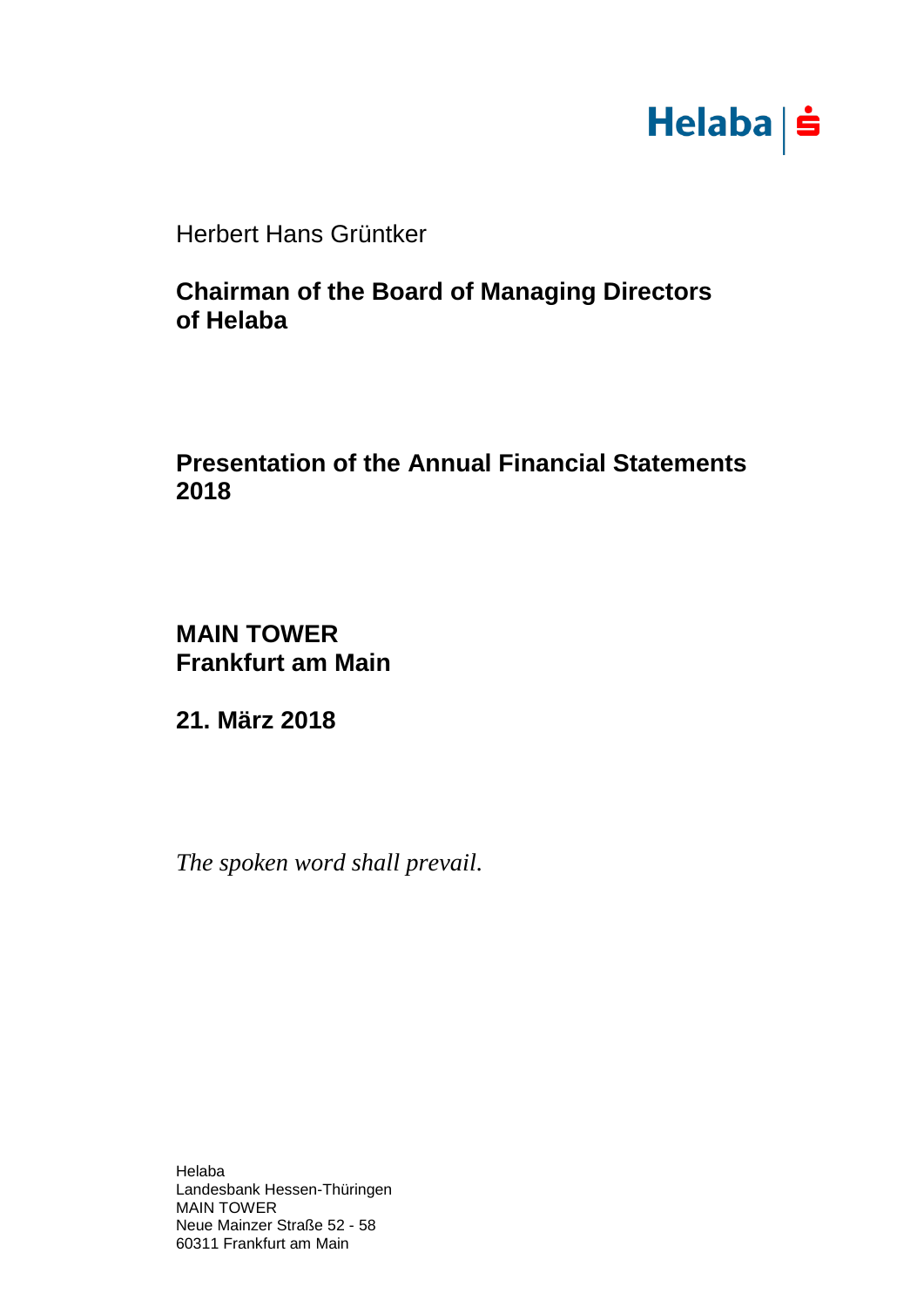Ladies and Gentlemen,

I would also like to welcome you to this year's presentation of our annual financial statements. Last year was an eventful year for Helaba – I will go into more detail as to what we exactly mean by this later in my speech.

A very special welcome goes out to two of my colleagues in the Board of Managing Directors who are taking part in an annual press conference for the first time. Hans-Dieter Kemler has been responsible for our capital market activities and Helaba Invest since May 2017. Christian Schmid joined us on 1 October 2017 and is in charge of the real estate business, the administration unit and our real estate subsidiaries GWH and OFB in his position as Executive Vice President.

Before Dr Hosemann explains Helaba's consolidated results to you and analyses our figures in greater detail, I would like to give you an overview of the most significant projects and initiatives that we launched in 2017. In particular, I would like to expand on the plans we have made for this year's strategic agenda. Finally, at the end of my presentation, I will outline our forecast for the 2018 financial year. By way of introduction, however, please allow me to present an overall assessment of our annual results for 2017.

### Ladies and Gentlemen,

In a similar way to the previous year, Helaba's financial year in 2017 was characterised, on the one hand, by a positive economic situation in Germany. On the other hand, though, the challenging competitive environment in our sector and the on-going low interest rate policy once again left their mark on our business results. In the context of these conflicting pressures, Helaba managed to achieve a consolidated profit before taxes under IFRS of 447 million euros in 2017; after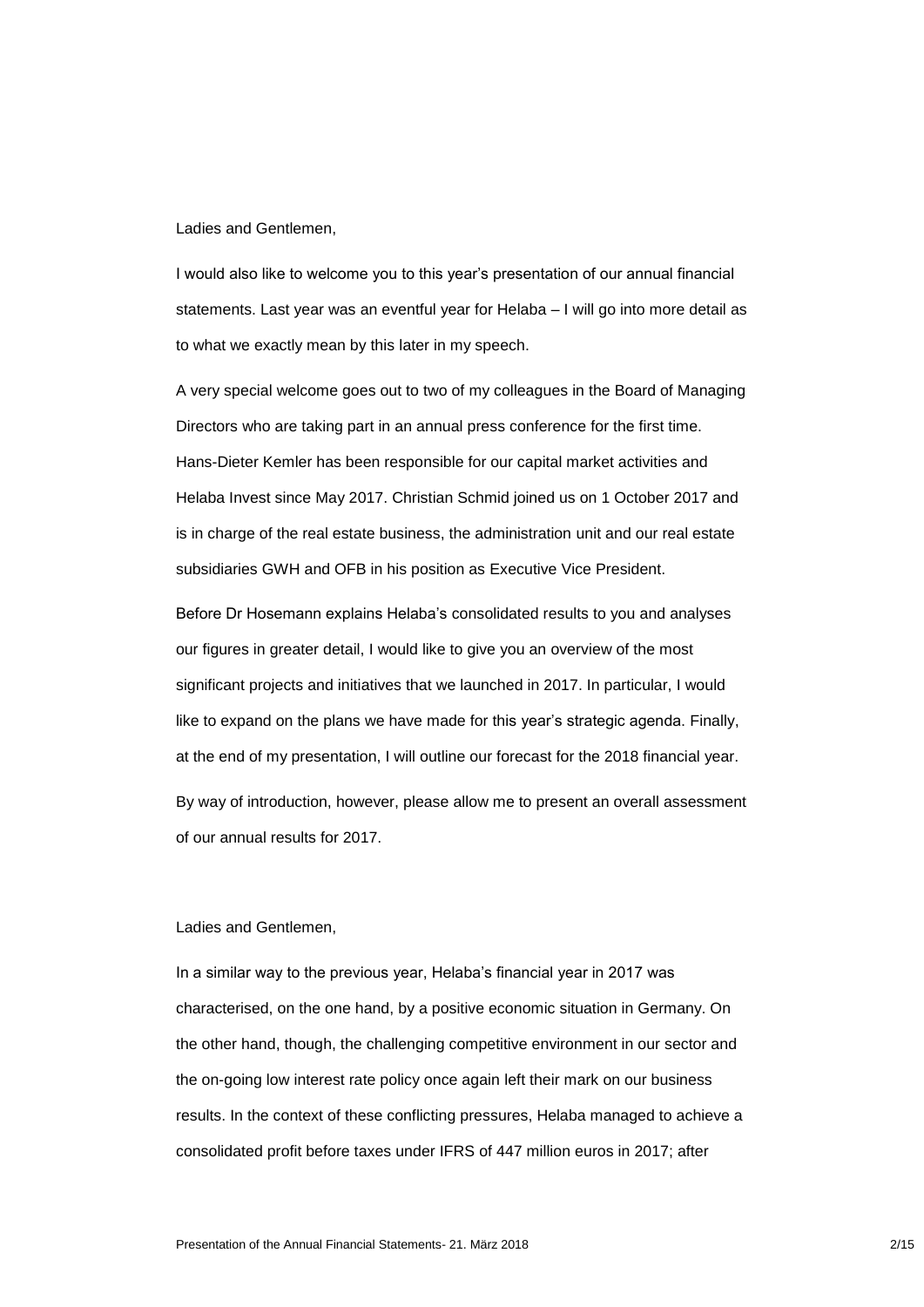allowing for income taxes, our Group's net profit reached 256 million euros. Pre-tax earnings were therefore around 100 million euros lower than the year before (2016: 549 million euros) and after taxes they declined by 84 million euros (2016: 340 million euros).

Nevertheless, we are satisfied with the overall development of Helaba's business and earnings performance because we were aware that the year was going to be challenging and that we had to expect a noticeable decline in profits. Having said that, this fall turned out to be smaller than we had initially forecast. This result enabled us to further strengthen our capital ratios – as in previous years – using our own resources while, at the same time, laying the essential groundwork for the future from a secure financial position. What is important is the fact that we were able to maintain or expand our good market position in our core business fields.

The fact that this successful co-operation was possible in 2017 is borne out by the development our core business fields. For instance, in terms of corporate lending or project finance activities, we managed to maintain our strong market position in the business unit of Corporate Finance. We take immense pride in the opportunity we have had of working together with renowned companies for many years.

In the Real Estate Finance business, a central pillar of our banking activities, we once again built on our successful track record in 2017. In addition to financing prestigious properties, numerous industry awards from various industry magazines underline our good market position.

In the Capital Markets segment, we pursued a strategy of focusing our activities on client-related business. We have positioned ourselves as a successful player in the corporate Schuldschein market and we are a market leader in providing capital market solutions for municipalities.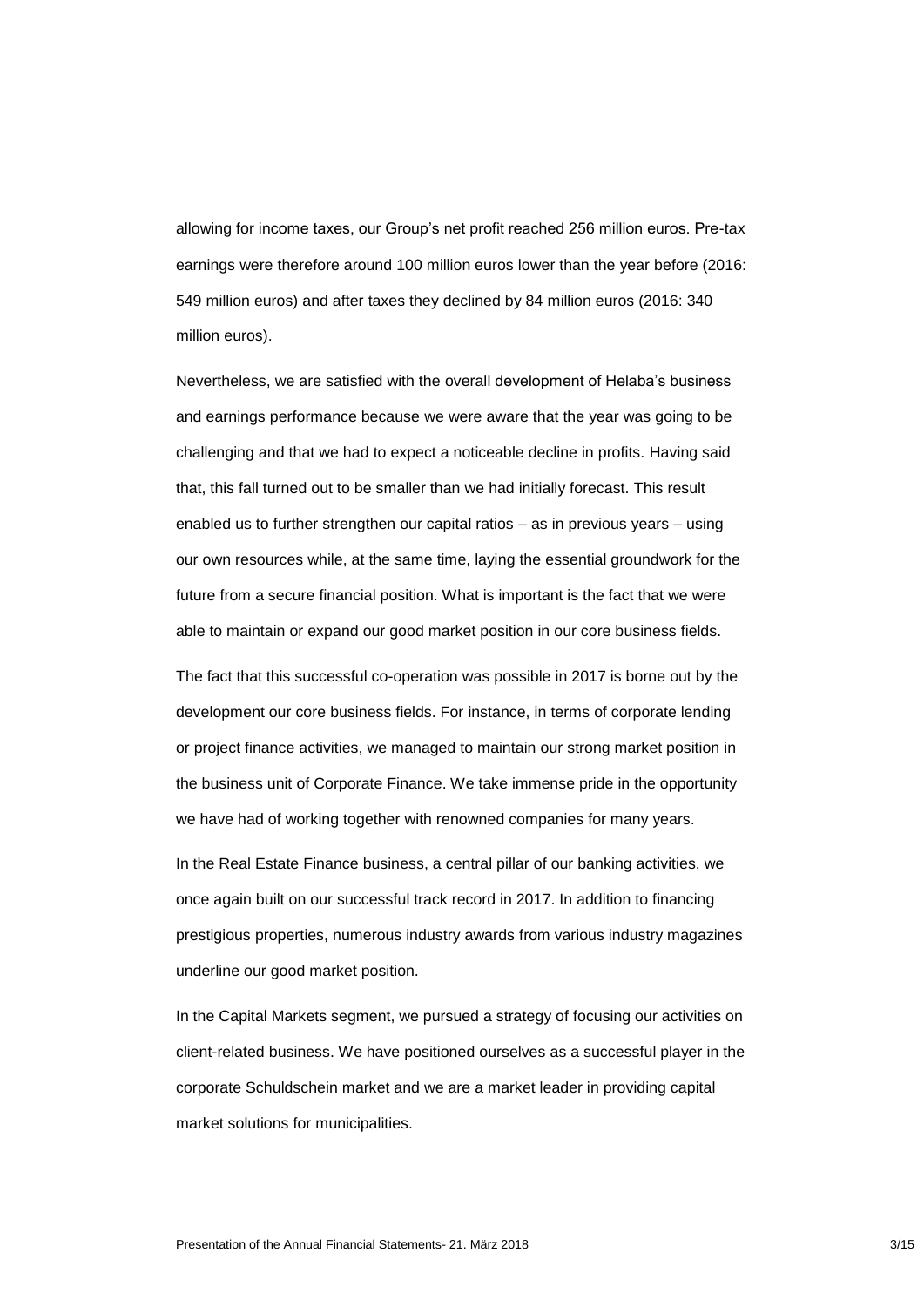After this initial brief introduction, I would now like to hand over to our CFO Dr Hosemann, who will go into detail on the key financial figures and on the development of our various business segments.

#### **Strategic Agenda 2017/18**

Ladies and Gentlemen,

Allow me now to elaborate on the measures and initiatives that we launched in 2017 in order to prepare Helaba for the future and, in this way, to improve the bank's long-term competitiveness.

Over the last few years I have spoken on various occasions about the new reality of banking and the major challenges that our industry faces. The competitive environment within the banking sector remains equally marked by the on-going phase of zero and negative interest rates. Historically low base rates and the ECB's asset purchase programmes are keeping market liquidity at a persistently high level, which is exerting corresponding pressure on margins.

There is no point complaining about it. We must accept these conditions and look ahead in order to find the right answers today for the future.

There is nothing new about the fact that, time and time again, our industry has been faced with drastic and far-reaching change. Even when I look back at my career at Helaba, that meanwhile spans more than 25 years, there have already been two such moments that have made it necessary to make strategic adjustments to our business model and take forward-looking decisions.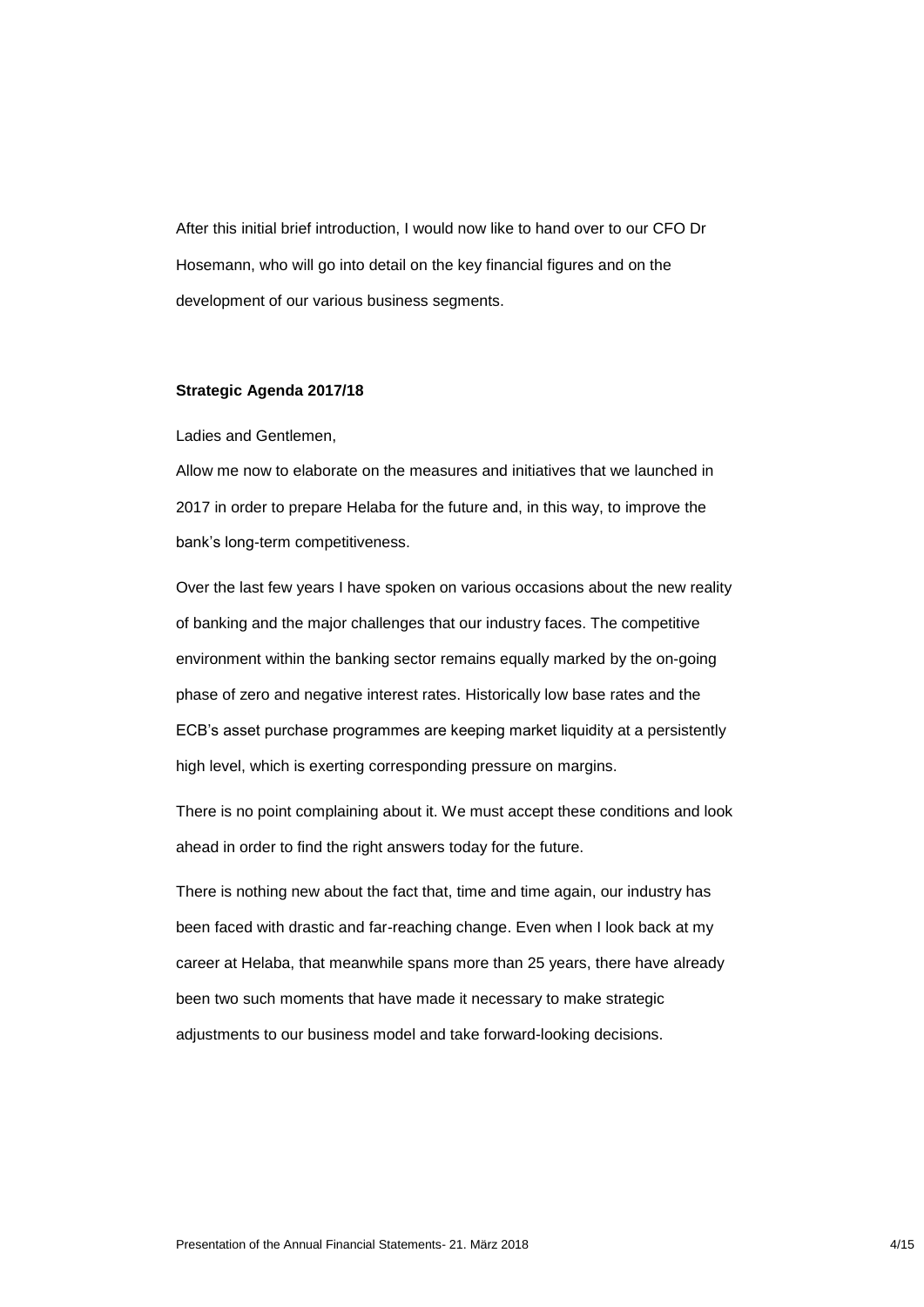#### **2001: Abolition of institutional and guarantor liabilities**

With the signing of the so-called "Monti I Understanding", guarantor liability was abolished and institutional liability replaced by a "normal commercial relationship" to our owners. In those days it was clear that good ratings and stable refinancing conditions were things we had to fight for on the market. The business model of a Landesbank had to be overhauled. The imperatives of boosting profitability, ensuring future opportunities for growth and focusing on core business fields were prioritised. What evolved from this was a business model based on the principle of an integrated commercial bank, a central S-Group bank for the savings banks organisation and a public development bank – a success story that has endured until today. Back then, by launching the S-Group concept together with savings banks in the German federal states of Hesse and Thuringia, we laid the foundation for the irreversible integration of Helaba into the savings banks organisation. A vital strategic decision for Helaba's business model was taken as early as the year 2000, namely our investment in GWH, which has today evolved into a stable source of earnings with its approximately 50,000 residential units. The outcome was a new Helaba – a client-driven bank, closely intertwined with the real economy with solid capital resources, stable ratings, a considerably better earnings structure and profitability, firmly embedded in the savings banks organisation.

#### **2008: Financial market crisis**

The second dramatic event was the financial crisis. Thanks to our strategic positioning as well as our conservative risk culture, as you know we came through this period comparatively unscathed. However, we were also aware of the fact that conditions in the banking industry would undergo permanent change as a consequence of the financial market crisis. The advantage we possessed was an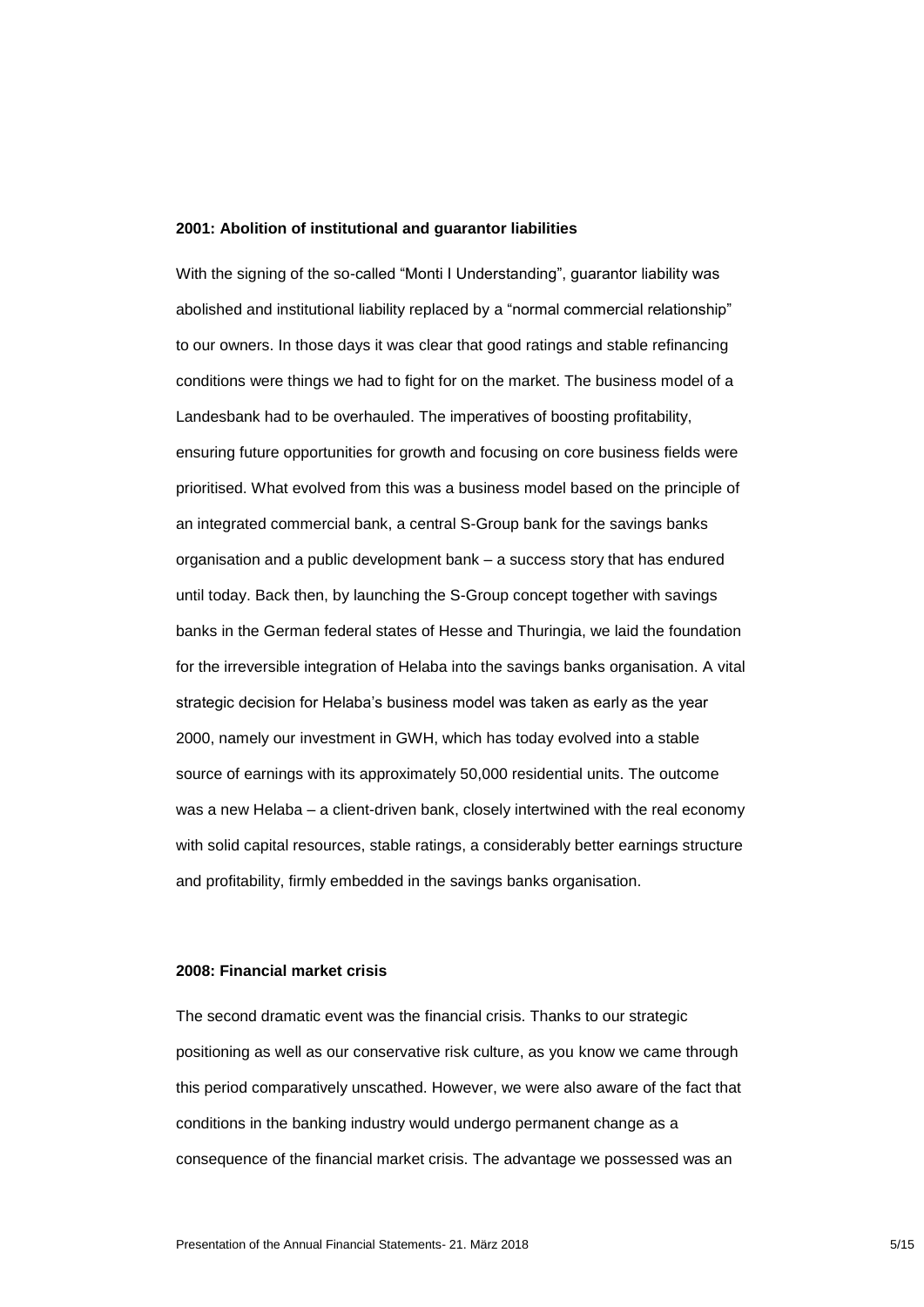ability to act from a position of strength. For us, a further expansion in client-driven activities and the need to become even more deeply embedded in the savings banks organisation were on the agenda. So, how did we react? At that time, we conducted a further streamlining of our portfolio of strategic business segments in the scope of the existing business model. This included a further development of our joint activities with savings banks, expanding our business with SMEs as well as rounding off our customer base and product range in the real estate and wholesale segments – also on an international level. However, this additionally necessitated a pruning of non-core activities and the disposal of non-strategic investments.

As a result of these measures, by 2009 we had already returned to a pre-crisis path. In the years that followed, we were able to lift our results to a higher overall level and we had put the prerequisites in place for the successful takeover of WestLB's S-Group business in 2012. By the time this step had been completed, at the latest, Helaba's integration into the savings banks organisation had become irreversible. Today, we are the leading S-Group bank and central clearing bank for the savings banks in Hesse, Thuringia, North Rhine-Westphalia and Brandenburg. We are thus directly responsible for 40 percent of all savings banks and we maintain business relationships with almost all savings banks in Germany.

Both of these examples demonstrate that Helaba is in a position to identify fundamental changes in the market, accept challenges, take the right decisions and successfully put them into practice.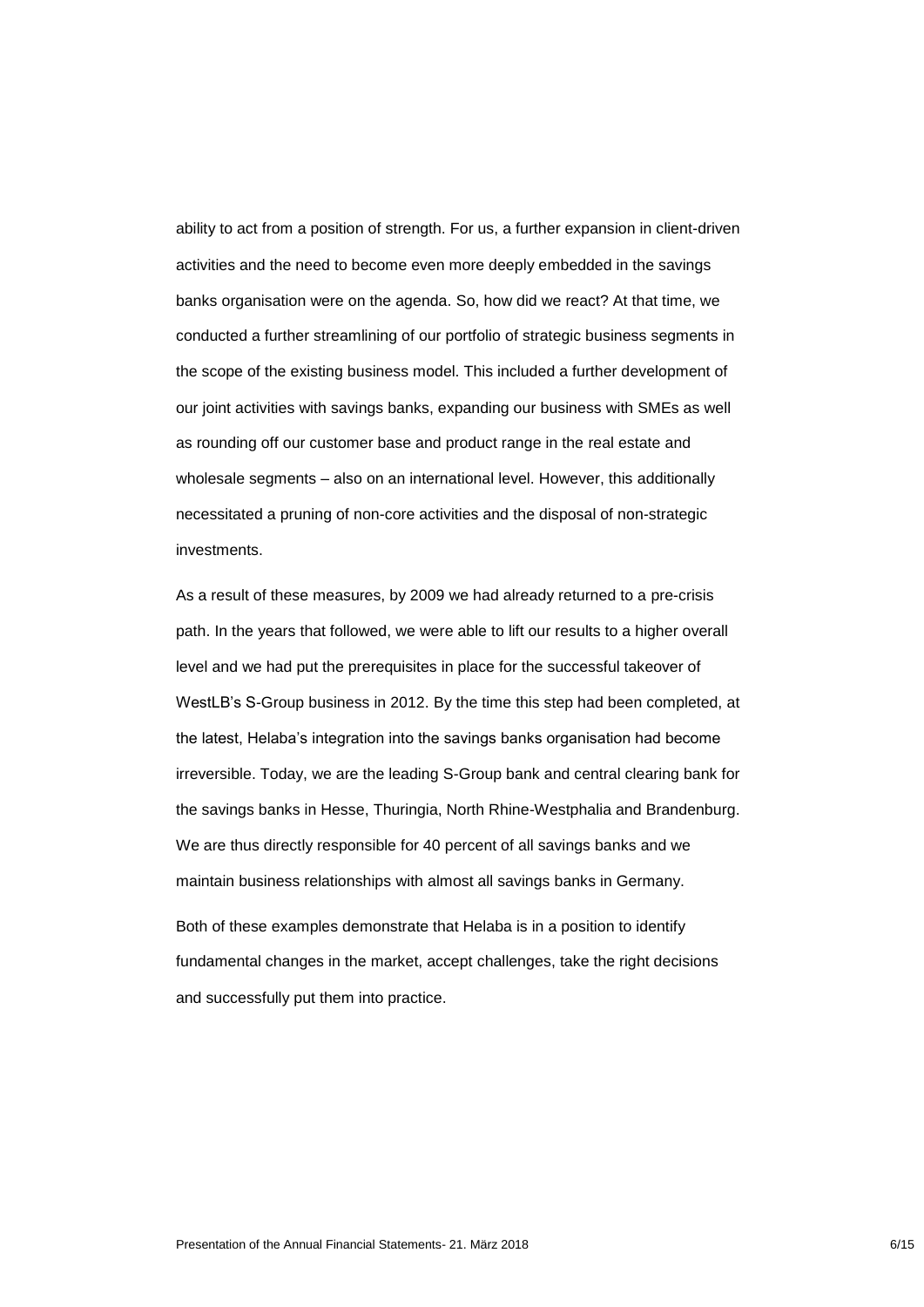#### **Actively tackling current tasks**

In keeping with tradition, this is also how we want to act today. This is because, just like in 2005 when state guarantees were abolished, the new reality of banking means that we are faced with tasks of a similarly fundamental nature. Meanwhile, this new reality of banking, consisting of low interest rates, excessive liquidity, regulation and digitalisation, has become a fact of everyday life.

As you heard from Dr Hosemann, we have remained faithful to our basic principle of a conservative accounting strategy. In turn, this allows us to meet current challenges from a position of strength. In recent years, we have used our own resources to substantially increase our capital ratios. Today, our core capital ratio is 15.2 percent, compared to 8.8 percent in 2009, in other words immediately preceding the outbreak of the financial market crisis. From this favourable position we are actively tackling current tasks and grasping the opportunities we have in order to dynamically grow our business.

In doing so, we have set ourselves a clear objective: to maintain and expand our strong position in the market as well as to noticeably boost our earnings over the next few years.

- We enjoy strong market positions in our core business fields, our business model is well balanced and closely connected to the real economy.
- Our management team and workforce demonstrate their expertise and loyalty on a daily basis, even in the prevailing difficult market conditions.
- Our owners view us as a strategic investment and, together with us, pursue a strategy based on a long-term commitment.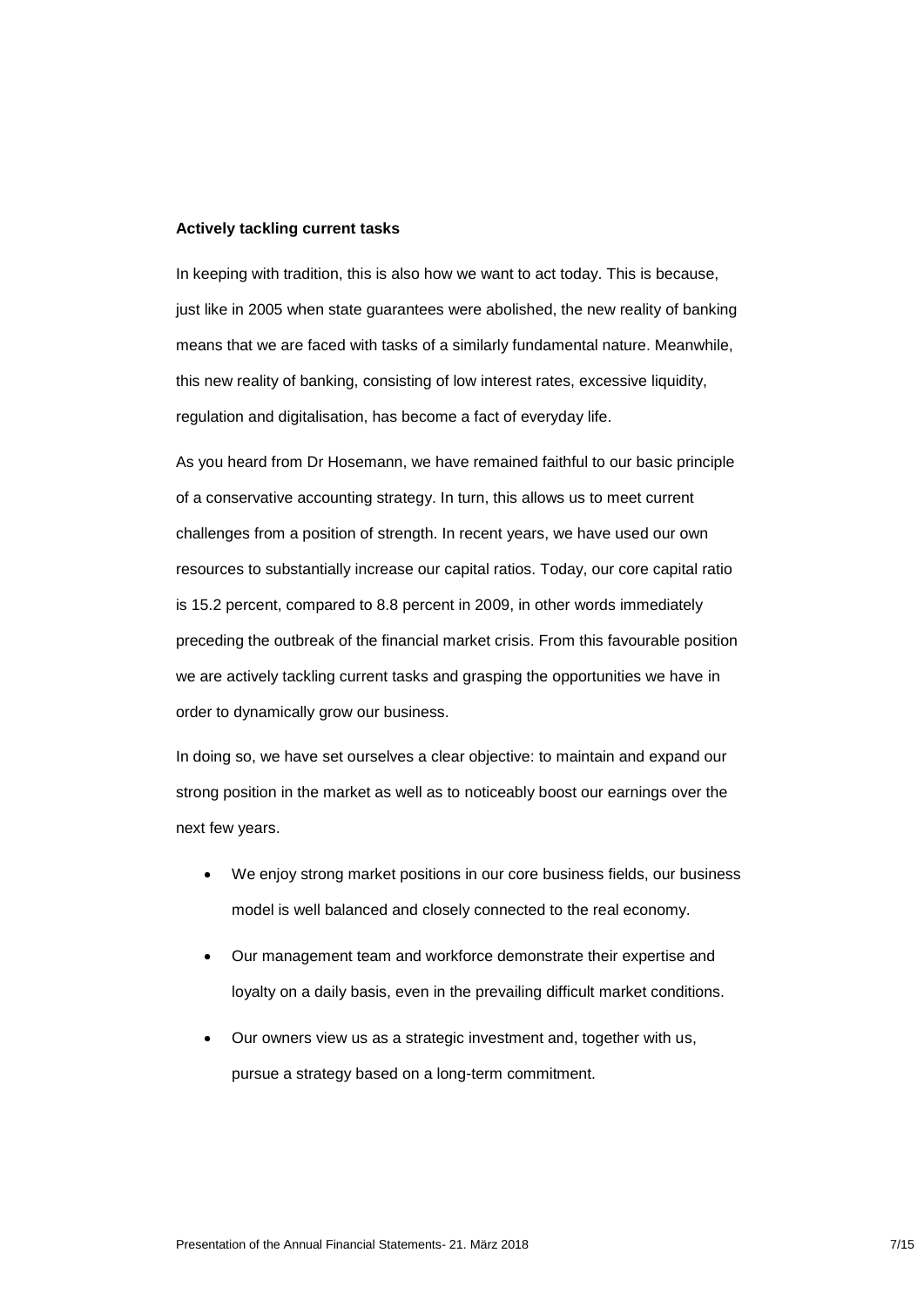Furthermore, we enjoy successful long-term relationships with our customers – the fundamental mainstay of our business – that are characterised by mutual trust.

The key will be to preserve and further strengthen this sustainable basis.

Against this backdrop, we have launched a number of projects and initiatives and we are concentrating on three tasks in this respect:

- 1. **Refining our business model** and **implementing growth initiatives**.
- 2. **Modernising our infrastructure** under the headings of **IT, organisation and digitalisation**.
- 3. **Developing our responsible corporate culture and values**.

These three tasks are focused on three aspects: focused growth, long-term performance and responsible conduct.

We view this as a three-pronged approach consisting of associated tasks and objectives which – co-ordinated between one another – stand for the successful evolution of our bank into a future-proof entity.

Accordingly, we are driving all three sets of tasks ahead at the same time and must not lose sight of the evident dependencies that exist between them.

## **Refining the business model – focused growth**

Let me start by explaining what this means in relation to our business model.

Last year, we subjected our business portfolio to a comprehensive review, which affirmed the viability of the bank's business model and strategic alignment. Therefore, in the future we will continue to serve our customers in three functions: as a commercial bank, as a central bank for the S-Group (service provider and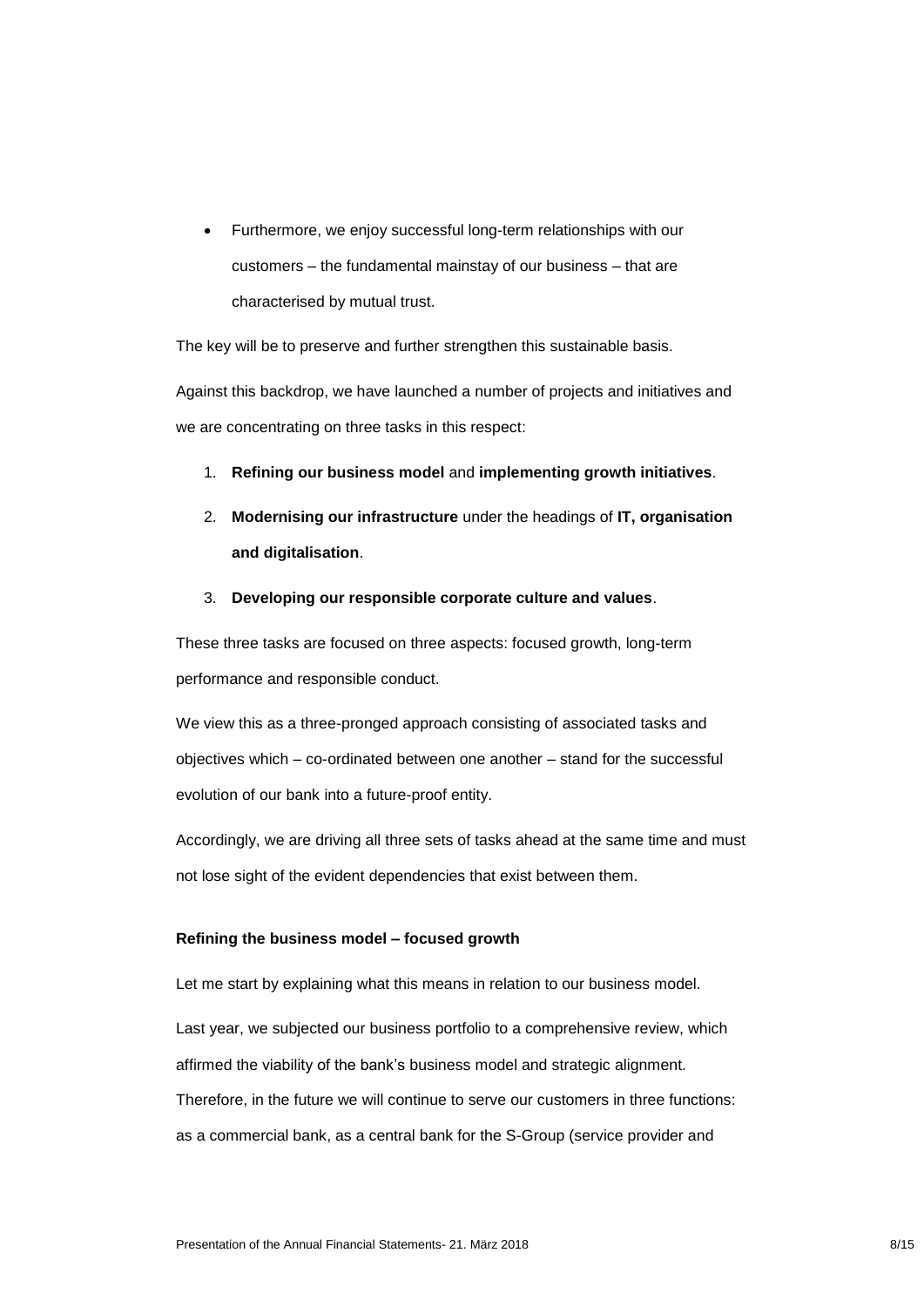product supplier for savings banks) and as a development bank. However, the results also showed that, with a view to the changed conditions, it was necessary to make some business policy and organisational adjustments. One important decision in terms of the S-Group business was a decision to follow the example of other sales units and bundle product responsibility into various specialist units. Now, as a consequence of this, all units at Helaba are responsible for S-Group business and the S-Group bank is no longer the only unit driving the business ahead. This expansion in responsibility is making itself positively noticeable in our activities with savings banks. We have also strengthened our international business by setting up a dedicated unit ("Banks & International Business").

As a result of refining our business model, we have changed the depiction of precisely this business model and have redesigned the segment structure. Henceforth, we shall offer our customers tailor-made products and solutions from the following segments: Real Estate, Corporates & Markets, Retail & Asset Management and Development Business. From this financial year onwards, our financial reporting will also be prepared on the basis of this new segmentation.

A sustainable basis has therefore been created for the focused development of the business model which builds on findings from this portfolio review; at the same time, various growth initiatives have been agreed.

For instance, the bank will use its strong market position in the real estate segment to further expand its syndication business in Germany and Europe.

In this area, we want to considerably expand our position with both savings banks and institutional investors. In the scope of syndication activities, savings banks will be able to participate in our lending business and thus benefit from a diversification of their risk position. We also intend to leverage additional business potential by integrating the latter even more closely into the Helaba Group.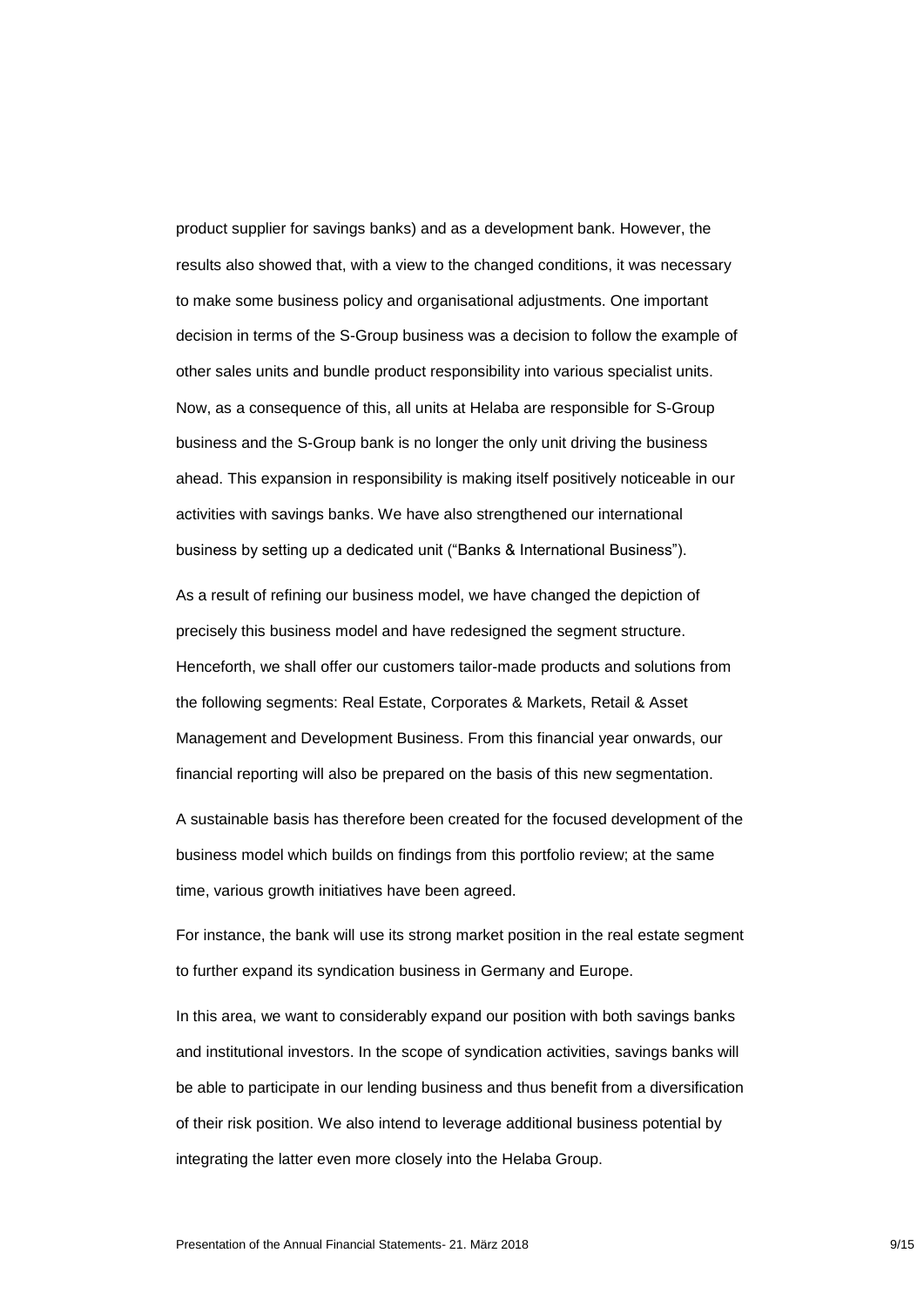Furthermore, in Corporate Finance we have created the necessary conditions in order to be able to offer customers our know-how in asset and liability management in connection with additional products as well, for example in the offbalance sheet financing of receivables portfolios. At the same time, we are expanding syndication activities in the areas of aircraft and acquisition finance. In this way, we are taking pressure off our balance sheet but continue to be available to our customers for new business. This applies in equal measure to structured sales financing. In the midcap segment of companies with revenues starting at 250 million euros, we have made encouraging headway and will adhere to our strategy of continually acquiring new customers.

In respect of the realignment of the capital markets business, we will concentrate on increasing our client-driven focus and, in order to achieve this, we will also increasingly offer digital solutions, which I will talk more about later on.

We already adjusted our strategy in Public Finance activities last summer and now offer this product, which provides margins that are currently still attractive, even more widely in areas outside our core regions.

In addition, we have identified opportunities for growth at international locations as well as in our business with international clients. For example, one success story in this respect is our Stockholm office, which we will be converting from a representative office into a full branch much earlier than expected thanks to the promising growth in customers there.

A very ambitious project is the improvement of processes and the expansion of customer relationships in foreign commercial business, especially with the savings banks.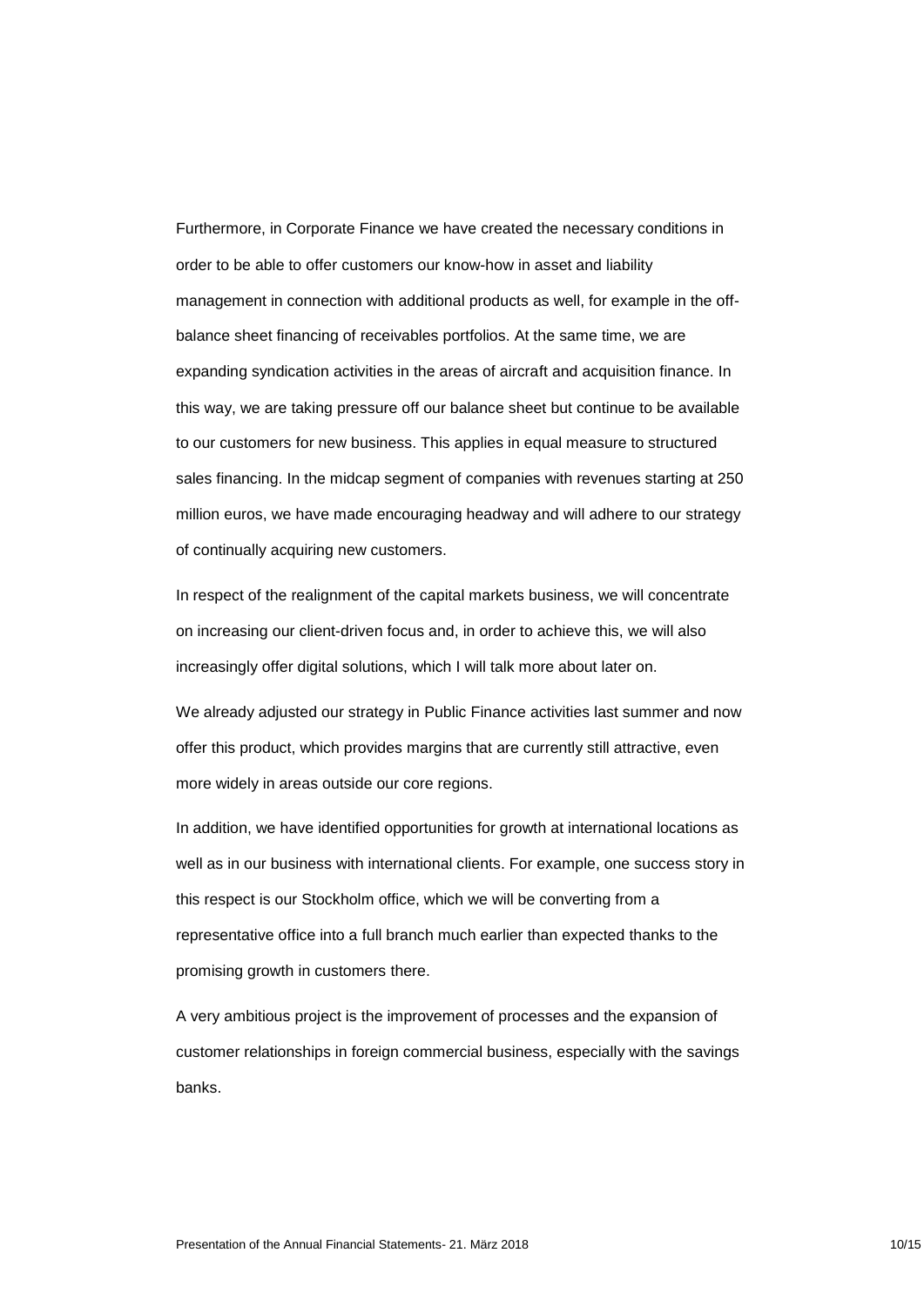The aim here is to be the preferred partner in all our business activities when it comes to finding solutions to our customers' financial issues and to expand Helaba's strong market position.

However, as part of the portfolio review we also disposed of activities. For instance, we sold our stake in Hannover Leasing and discontinued our international public finance operations outside of Europe. Furthermore, we have carried out restructuring measures at LBS. We aim to achieve better results at the Bausparkasse with a combination of outsourcing, process optimisation and measures to reduce staff numbers.

#### **Modern Infrastructure – IT and Organisation**

The second parameter that has a significant impact on the Helaba's future viability is our infrastructure.

Helaba is creating the basis for the lasting efficiency of the bank as well as for infrastructure and organisation that conform to regulatory requirements by making long-term and forward-looking investments in modern and stable IT systems. The focus of this is also to further enhance our processes and overall project management skills. In addition to this, we will also continue to expand the IT security organisation.

The bulk of this programme of transformation will be carried out this and next year. However, certain initiatives and the permanent implementation of all measures in the bank's regular operations will continue until 2020 and, in some cases, beyond that date.

Last year I wrote to you about the project to modernise the core banking system. Unfortunately, as the aforementioned tasks tie up so much capacity, we were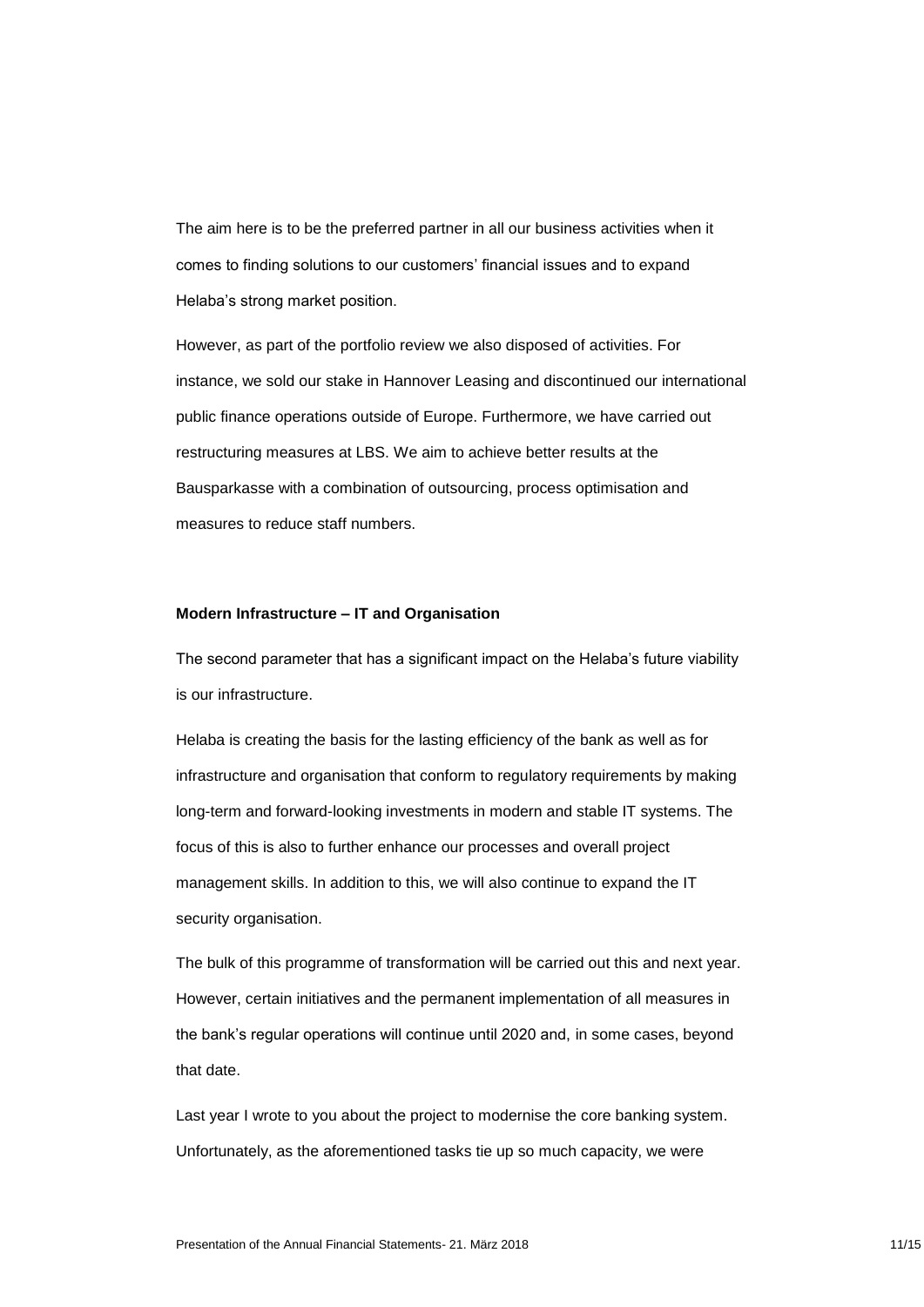forced to stop this project. We were able to take this decision because, although our current core banking system is outdated, it continues to run smoothly. Parallel to this, we will take steps to ensure that this remains the case over the next few years as well. Nonetheless, we still accept the fundamental need to modernise these systems.

#### **Digitalisation – redefining our interface to the customer**

At the same time, we want to make further use of available opportunities to optimise our business and IT processes with our "Digital Agenda". In the course of this, Helaba will redefine the interface to the customer and create options to develop new products. The focus is on providing customers with innovative and digital platforms to carry out their banking transactions with confidence and added simplicity. With the launch of the "Helaba Client App", we have taken the first step towards digital rights management that offers our customers a greater degree of accessibility, transparency and efficiency in their relationship with us.

Additionally, client portals for Helaba's wholesale customers and in the business units of Corporate Finance and Real Estate Lending have reached an important milestone with the completion of the first releases. Beyond that, we intend to boost the efficiency of internal processes with additional digitalisation projects.

In our successful Schuldschein activities, we have entered into a co-operation with the digital issuing platform "vc trade". Now, for the first time ever a fully digital platform is available that prevents media discontinuities, increases transparency and raises efficiency. As we announced on Monday this week, we have already managed to gain a first issuer in the form of the Austrian electricity producer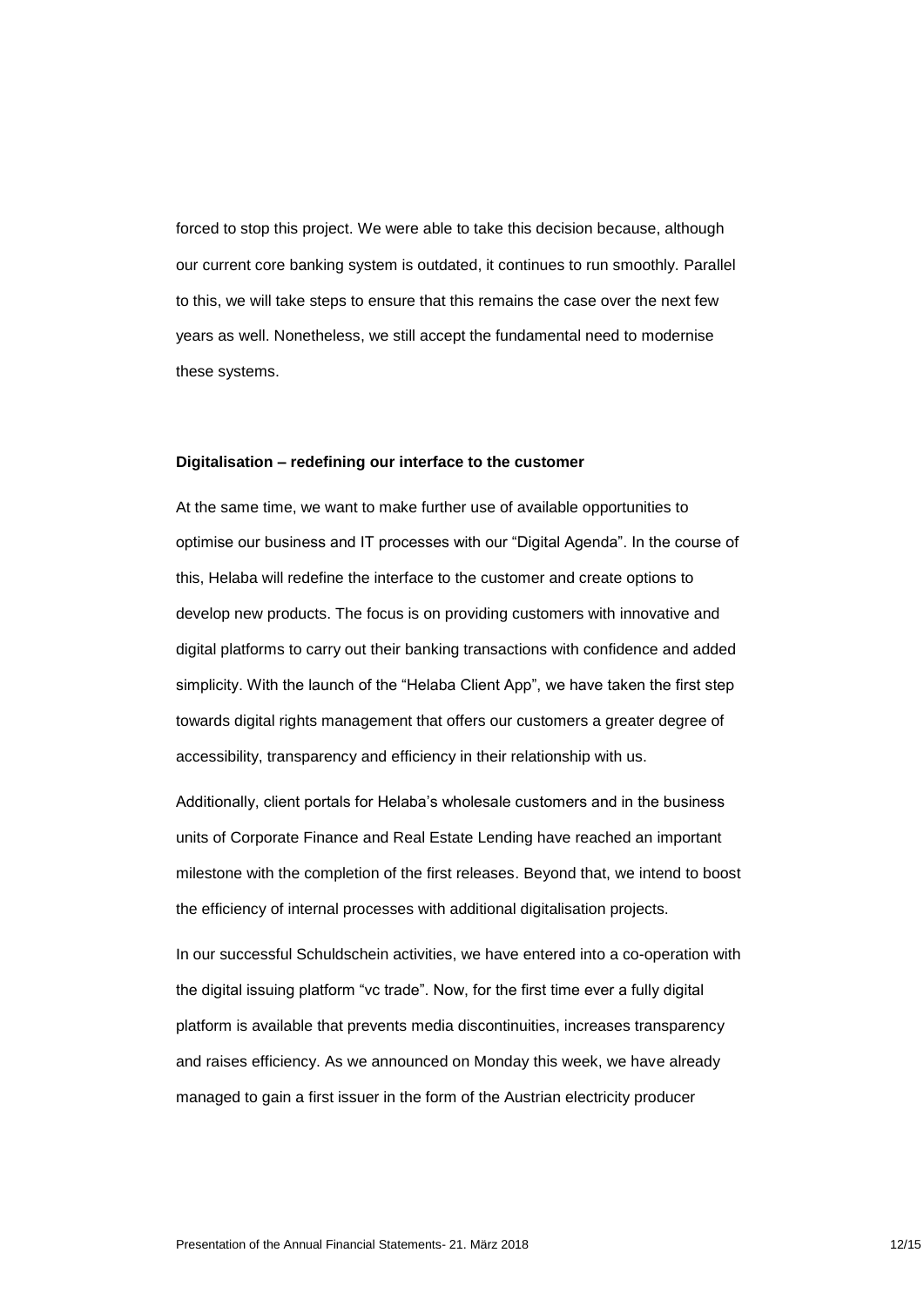Verbund AG, with whom we will be jointly marketing a "green" Schuldschein in an amount of 100 million euros on the new platform.

These initiatives will be complemented by support for the Frankfurt-based TechQuartier, investments in venture capital funds for fintech start-ups as well as the creation of a Helaba-owned holding company to make direct investments in fintechs.

### **Responsibility and values – developing our good corporate culture**

Inherent in the aforementioned operational measures is also the necessity to ensure that, in respect of its corporate culture, the bank is able to meet the challenges of the future. This brings me to our third area of action.

As I previously laid out, digitalisation already plays a large role at Helaba in terms of how we define the way in which we interact with our customers and how we can further improve our business processes.

But the impact of digitalisation is much more profound. It is leading to long-term changes in our economic and social systems. Changes to our daily work will be particularly noticeable.

At Helaba, we have a reliable set of values and a positive corporate culture. Now, our job is to transport this good basis into the digital age in a responsible way and to adapt our tried-and-tested corporate culture to the demands of digitalisation as well as modern working practices.

This means actively accepting the challenge presented by the digital transformation and, accordingly, to orientate the bank towards it. In doing so, we should maintain the strengths of our culture in these change processes and use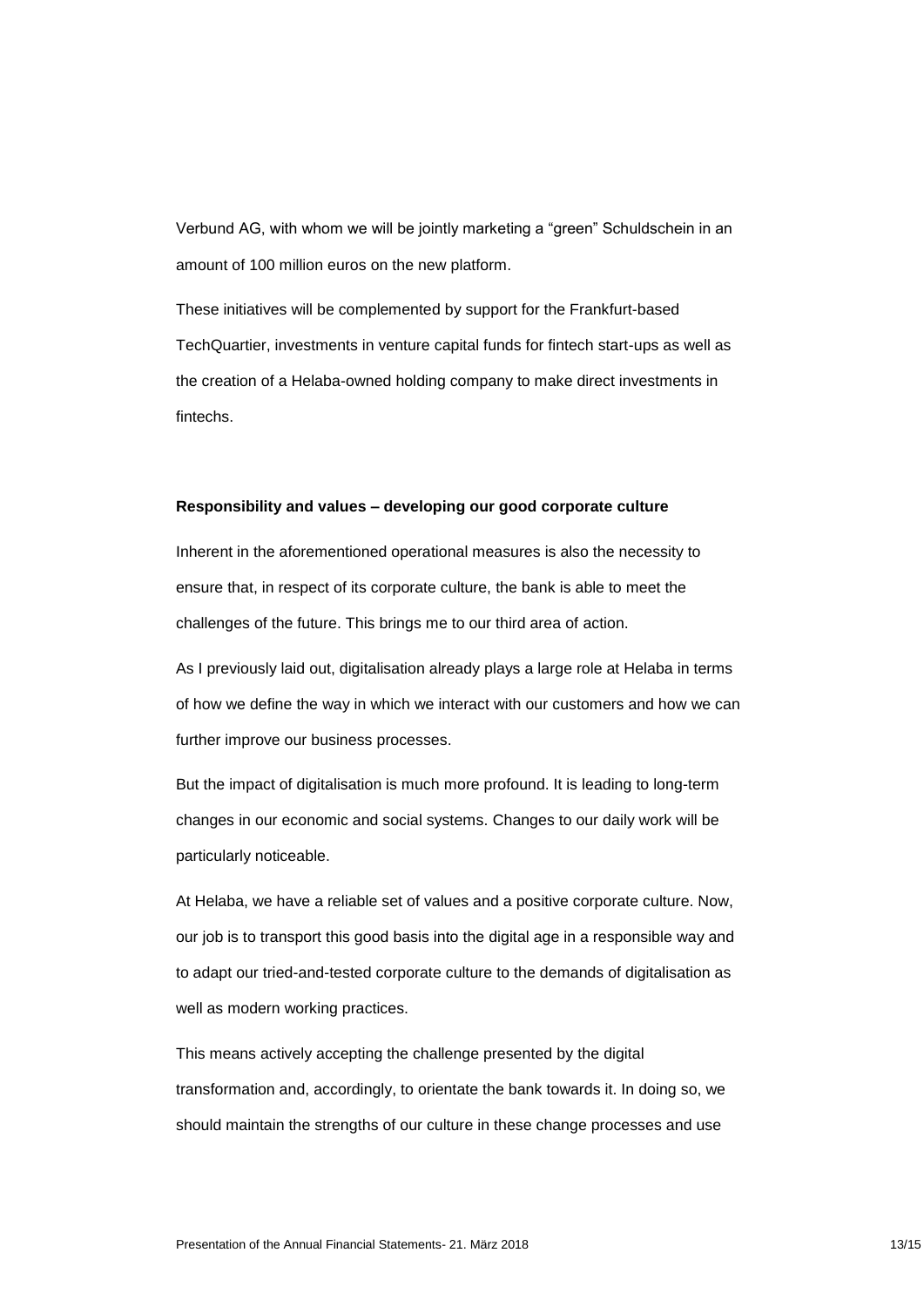them in an effective way. As part of this process, we also want to support alternative concepts for the workplace of the future and new forms of collaboration. Corporate and social responsibility also means that Helaba consistently aligns its conduct towards the principles of sustainability. For instance, in addition to signing the UN Global Compact some weeks ago, we have defined a binding Code of Conduct for our employees and agreed guidelines for lending activities. In this way, Helaba wants to build on the optimism and existing trust in the bank's actions.

# **Outlook for 2018**

Ladies and Gentlemen,

As you can see there is a lot going on at Helaba and we have achieved a great deal.

We have already taken or initiated the necessary steps in order to make Helaba fit for the future – operationally, organisationally and culturally.

While we look back at 2017 as an eventful year, in 2018 we will place our focus on responsibly and successfully continuing the process of change that we have started.

To conclude with, I would like to talk about the current conditions in the market before giving you an outlook of Helaba's development in 2018.

2017 was an outstanding year for the German economy and we expect this upswing to continue in 2018, albeit it with some exceptions. For us as a credit institution that means there will be further prospects for good business opportunities.